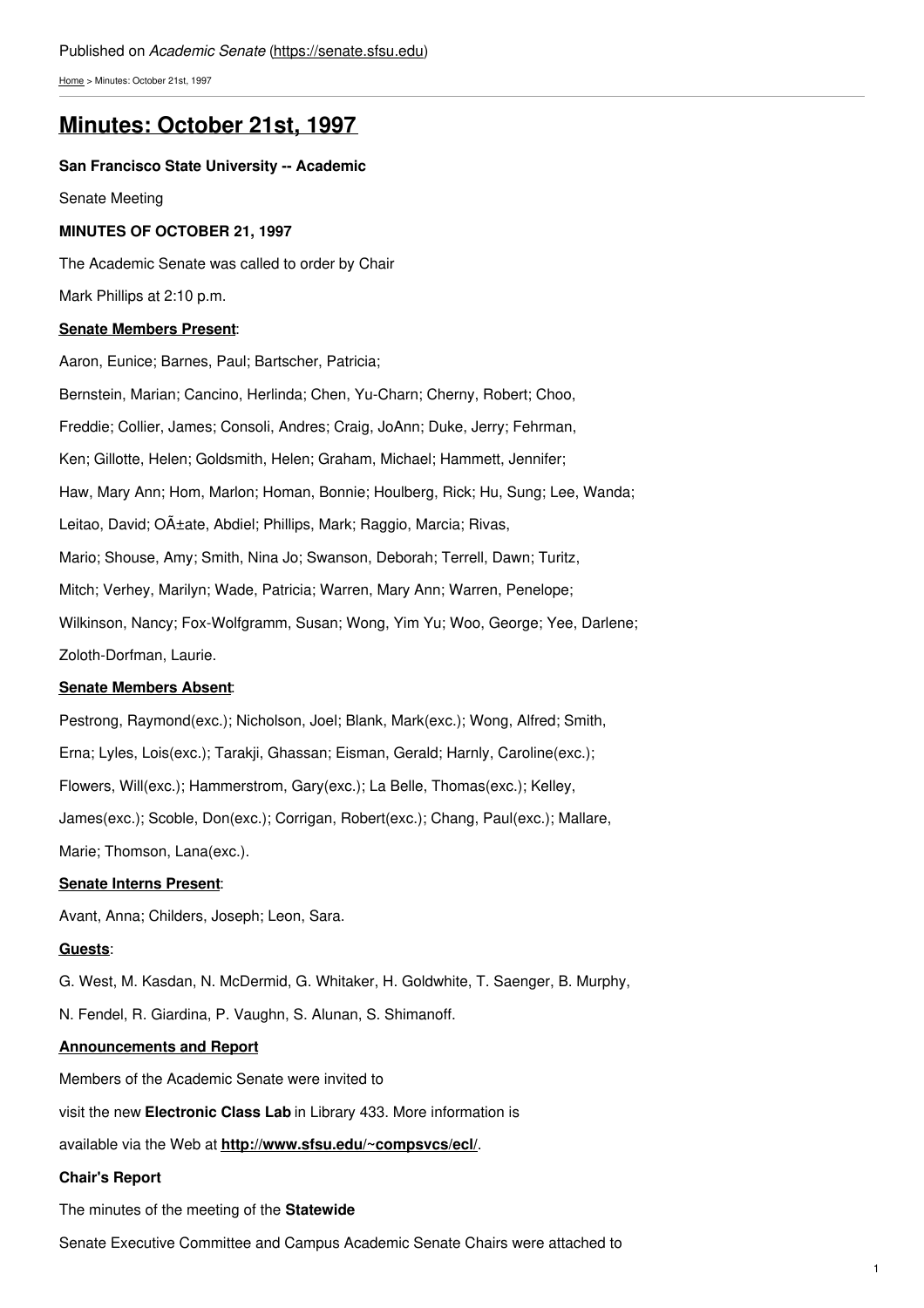the agenda. Chair Phillips pointed out the discussion concerning the selection of the CSU Chancellor and the minimal faculty and presidential input into the selection process. Comments about the new Chancellor covered a wide range of opinions. SIP/CETI was discussed with Maynard Robinson, the CSU coordinator, and many faculty concerns were raised including intellectual property, what were we selling in terms of payoffs, concerns about control, and others. In second draft, a policy on selection of campus presidents was discussed. The members liked the current policy with one exception, the campus visit. The importance of the campus visit was discussed and the issue that there is no assurance of feedback from faculty on the campus. Merit Pay was also discussed. Phillips felt that the Merit Pay meeting on this campus was one of the more productive and valuable campus meetings.

## **Agenda Item #1 - Approval of Agenda for Meeting**

of October 21, 1997

As there were no objections, the agenda was **approved** as printed.

## **Agenda Item #2 - Approval of Minutes for Meeting**

of October 7, 1997

As there were no additions or corrections, the

minutes were **approved as printed.**

## **Agenda Item #3 - Elections**

Research and Professional Development Allocation

#### **Committee**

There were three vacancies for two-year terms

and one vacancy for a one-year term. Scott Patterson (BECA), Clay Dumont (Sociology),

Laura Head (Black Studies) and Vinay Shrivastava (BECA) agreed to stand for

election. Abdiel OÃate was nominated from the floor (M/S Cherny, Fehrman).

# **M/S (Houlberg, M.A. Warren)**

to close nominations. The vote was taken and **Patterson**, **Dumont**,

and **Head** were elected to two-year terms.

Shrivastava and OÃate remained as nominees

for the one-year term.

# **M/S/P (Houlberg, Fehrman)**

to close debate. The vote was taken and **OÃate** was elected.

#### **Agenda Item #4 - Resolution on CETI**

## **Houlberg**

explained that the Executive Committee felt that it was necessary to bring this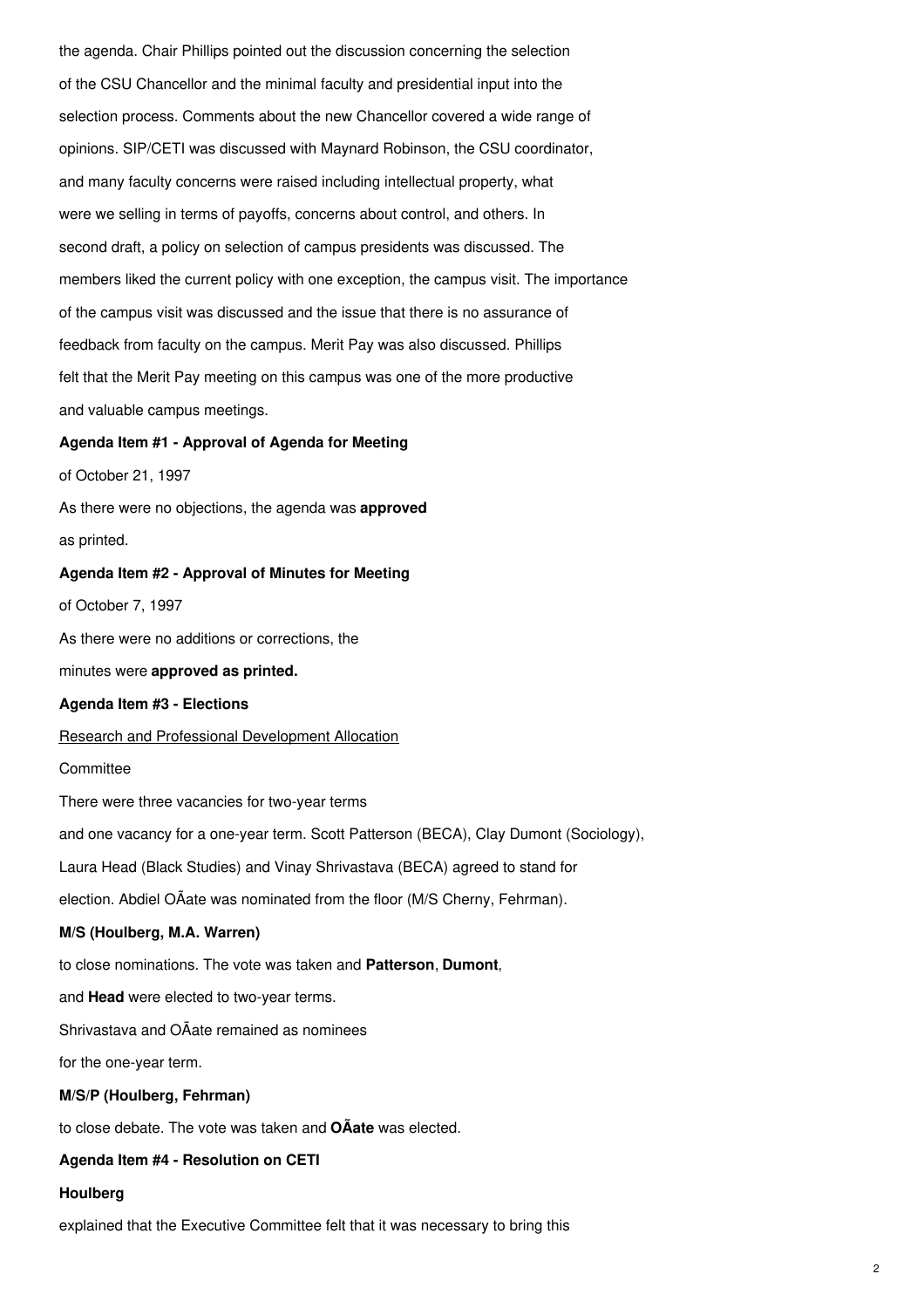resolution forward to go on record due to the speed with which the CETI process is proceeding. He said that the Executive Committee recognized that this may not result in changes to the process. The purpose is to go on the record, as a senate, affirming the importance of having sufficient time for adequate faculty input.

#### **Woo**

spoke against the resolution. He felt that there have not been enough details given and that he doesn't know what the plan is. While he felt that the intent of the resolution is good, he wanted more details.

#### **Yee**

felt that CETI has an impressive business plan with impressive products and services. However, she also felt that we need time to see how this proposal will fit into the strategic planning activities, specifically CUSP and Cornerstones. She issued a call for a detailed academic impact plan that will reflect the CSU and SFSU educational concerns and needs since the business plan does not address these concerns. She encouraged Senators to vote in favor of this resolution since the resolution asks for more time to study the pros and cons of this proposal.

# **Cherny** also

spoke in favor of the resolution. He felt that we need time for faculty to voice its concerns about some of the details. If the resolution passed, he would bring it to the attention of the Statewide Academic Senate.

#### **Hu**

stated that he was for more faculty involvement, but he wondered if passing this resolution would give the wrong impression that we are endorsing the concept of CETI when we only wanted more participation. He expressed serious reservations about having a commercial entity that operates in a public university environment. CETI would dictate the hardware and software used in the CSU and he felt that that was not what should happen in a public university.

# **Phillips**

said that the intent of the resolution is to add weight to the resolutions also coming from other campuses, to give leverage to the Statewide Academic Senate, and to go on record. He did not want to directly oppose CETI, since he felt that we don't have enough information to make a decision.

# **Hom**

related that it is important to make our efforts known to the Statewide Academic Senate to make a faculty voice and be a part of the process.

# **Zoloth-Dorfman**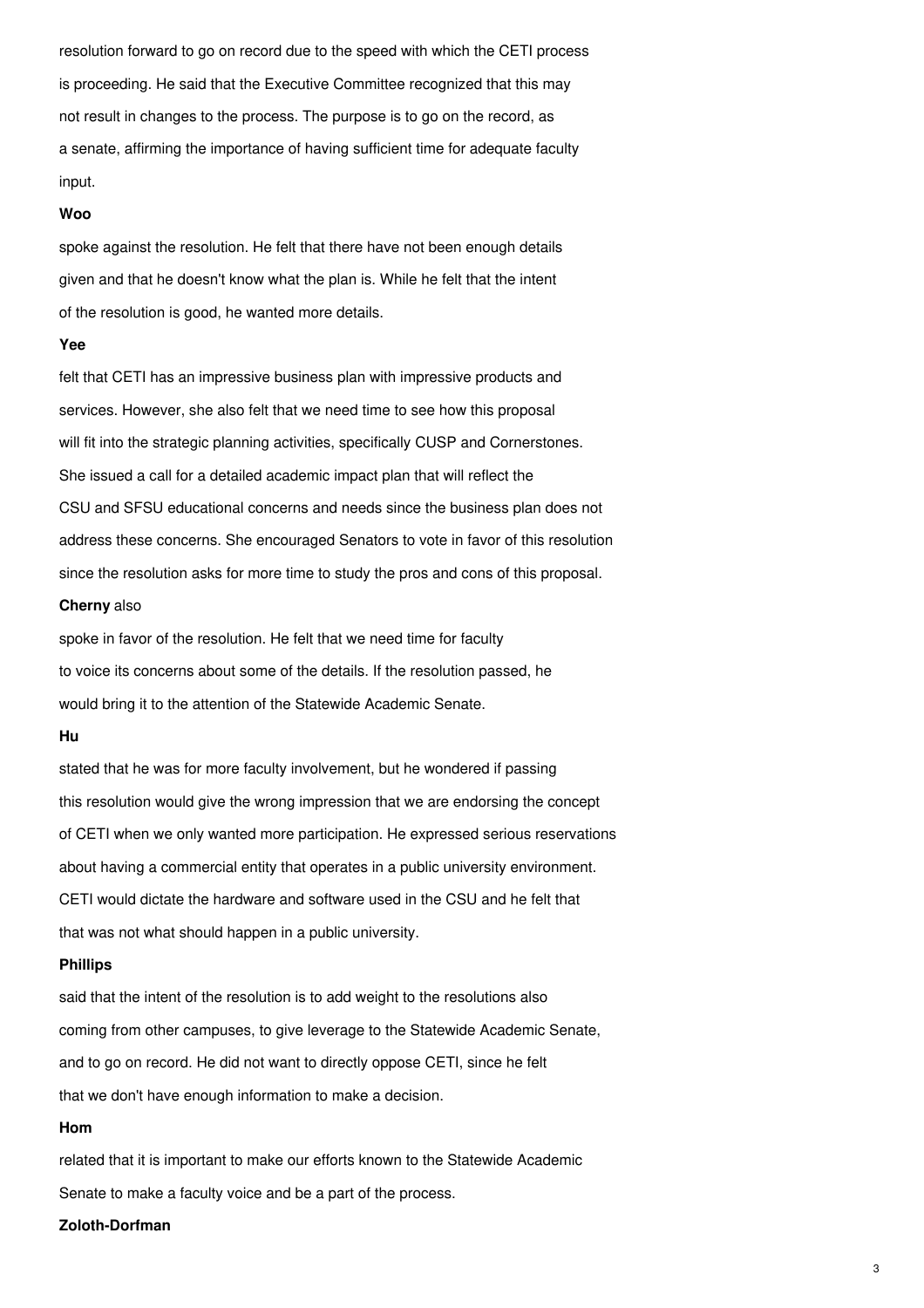said that one of the things that we teach our students to do is careful research, but we are not doing what we teach. One of the things that she wanted to happen was to take the CETI proposal to the California Intellectual Property Association to get another read on what the implications might be on professional scholarship. She felt that faculty leadership should be given more time to evaluate this type of proposal.

#### **Duke**

spoke in favor of the resolution and encouraged Senators to think about the implications of not passing the resolution.

#### **Gillotte**

responded to **Zoloth-Dorfman** saying that she thought it was possible to pass the resolution and still do the research. **Zoloth-Dorfman** agreed.

#### **M/S/P (Houlberg, Gillotte)**

to close debate. The vote was taken and the **resolution passed** with **one** negative vote and **one abstention**.

## **Cherny**

asked **Woo** if he could present to the Statewide Academic Senate that the one person who was opposed to the resolution was opposed to CETI not to the idea of more discussion. **Woo** agreed.

## **Phillips**

stated that a copy of the resolution will be sent to **Cherny** and the Statewide

Academic Senate.

# **Agenda Item #5 - Further Discussion of Cornerstones**

Report

#### **Phillips**

introduced this item and explained that this is an opportunity for feedback and to strengthen the campus response (which is a joint response from faculty and administration).

## **Yee**

shared comments from CRAC which had discussed Cornerstones. CRAC was concerned with how the CSU system-wide strategic plan will coordinate and integrate with the campus-specific strategic plan or how Cornerstones will interact with CUSP. She said that CUSP looks at faculty recommendations in at least six areas academic excellence, teaching and learning success, combating discrimination, creating a user friendly campus, fostering community responsibility, and internationalizing the university. While there is some overlap, some of these areas are missing from Cornerstones.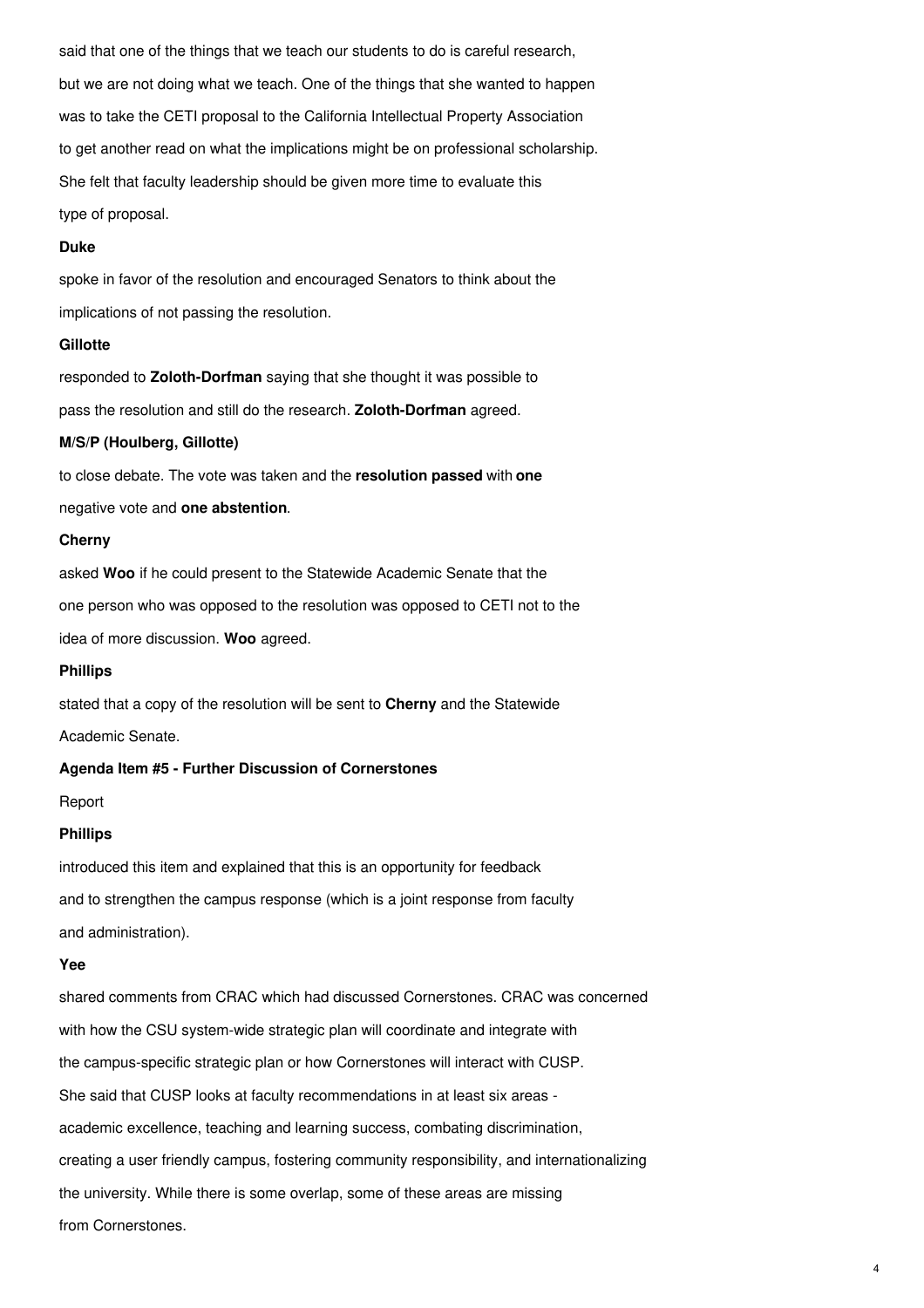#### CRAC felt that the SFSU curriculum is under evolution

and reconstruction and that it is timely to re-examine and retrofit the curriculum with attention to its content information. CRAC was concerned with how and when is it appropriate to be proactive, active, and reactive to issues contained in Cornerstones and CUSP. For example, one issue was how will CRAC handle curriculum proposal issues in terms of quality and accountability on a department basis, college basis or campus basis. Another concern was how will CRAC handle curriculum proposals in addressing the issues of access and lifelong education. She referenced principles 5 and 6 on page 7 of the Cornerstones document concerning distance education and technology and fee-funded versus state-funded courses. CRAC was concerned with their impact and effectiveness -- would there be different criteria, review and evaluation procedures between fee-funded and state-funded courses and programs.

#### **Phillips**

stated that one of the central tensions of the document is that Cornerstones is both political and substantive. Accountability is used widely and to him it always has a political tone. He felt that assessment does not always have a political tone since there is always a need to assess. Phillips felt that the document raises questions regarding the degree of integrity to the process that has to do with substance versus politics. One issue is centralization versus decentralization. Cornerstones has reassured campuses and fought for decentralization, but on certain critical issues it is centralized (like the allocation of money). This notion is reinforced by the Institutional Assessment process which directly and explicitly ties budget to campus performance. He felt that a lot of details have to be worked out.

Phillips introduced **Harold Goldwhite**,

former Statewide Academic Senate Chair, and **Ted Saenger**, former member of the Board of Trustees. Tom Ehrlich could not be present.

# **Goldwhite**

felt that there have been very significant changes in the current version of the Cornerstones document. The next full Cornerstones group meeting will be December 1 to discuss input from campus meetings and to talk about further changes in the final draft. The final version will go to the Trustees for their information at the January 1998 meeting. He felt that what will go to the Trustees is a statement of principles, not a set of executive orders. He believed that the Trustees will leave to discussion between the administration and campuses all the implementation and application of the principles.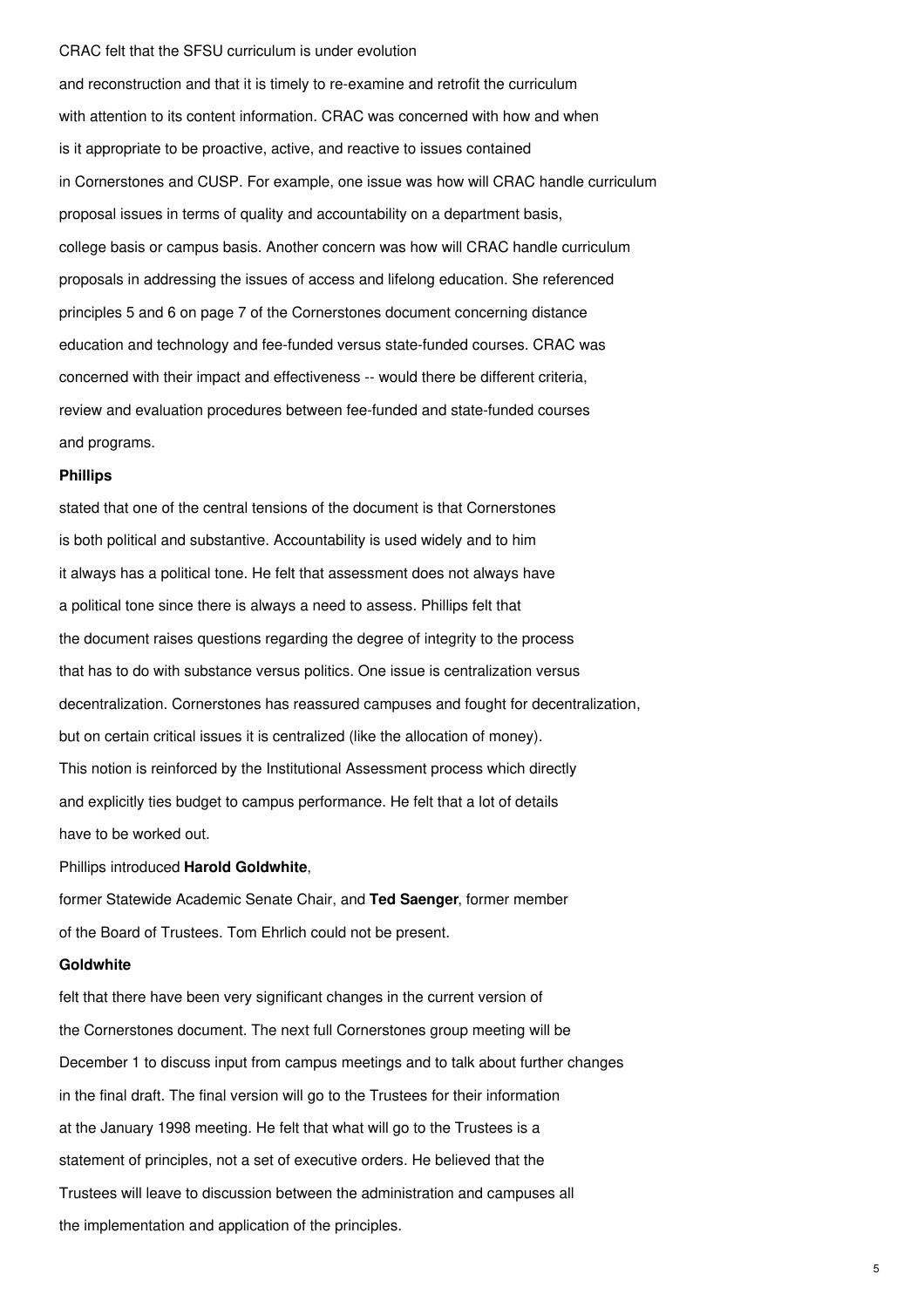#### **Phillips**

introduced Executive Director of the Urban Institute **Brian Murphy** as another resource.

#### **Saenger**

said that, in his view, Cornerstones is both an internal and external document. As an external document, it works with people and leadership of the State of California to reaffirm a commitment to public higher education. The items on access and funding are designed to point out to the public and the leadership what the Cornerstones people feel is important going into the 21st century. The public has a stake in the willingness to pay taxes to support higher education. He stated his belief that funding to public higher education will have to increase percentage-wise if the CSU is to do its job. He felt that internally the CSU has some responsibilities in continually asking how to do our jobs better in every respect. The institution must be willing to look creatively at how to do things better to work more effectively by using new tools, using facilities differently, and/or using the curriculum

that is offered. The student population also has changed expectations in Cornerstones as well. All the parties have responsibilities in this process. The last several pages are the key in his opinion so that together we can meet the challenge. While the details may be different on different campuses, he felt that the major thrusts should be the same.

# **Houlberg**

said that when dealing with the overall issues of attitude and perception of what we do here, people are looking for blame because their lives are not better than they were before and education is easy to attack. He asked what assurance do we have that the next chancellor will not go out and publicly insult the faculty as the current chancellor is doing and to feed into the public that the problem is that the lifestyles of the faculty is what's holding back change? How can we as an organization convince the outside that we're doing a good job when we internally, particularly our high visibility people, insult other parts of the segment internally? If the Chancellor says that the faculty is not doing what we should be doing, how can the public support us? Where are we going to get support and recognition for what we have already done and what we are doing and what we are attempting to do? We ought to be looking at ourselves regularly, but how can we do that in a climate that is as political as it is actual and operational? How do we overcome that?

## **Saenger**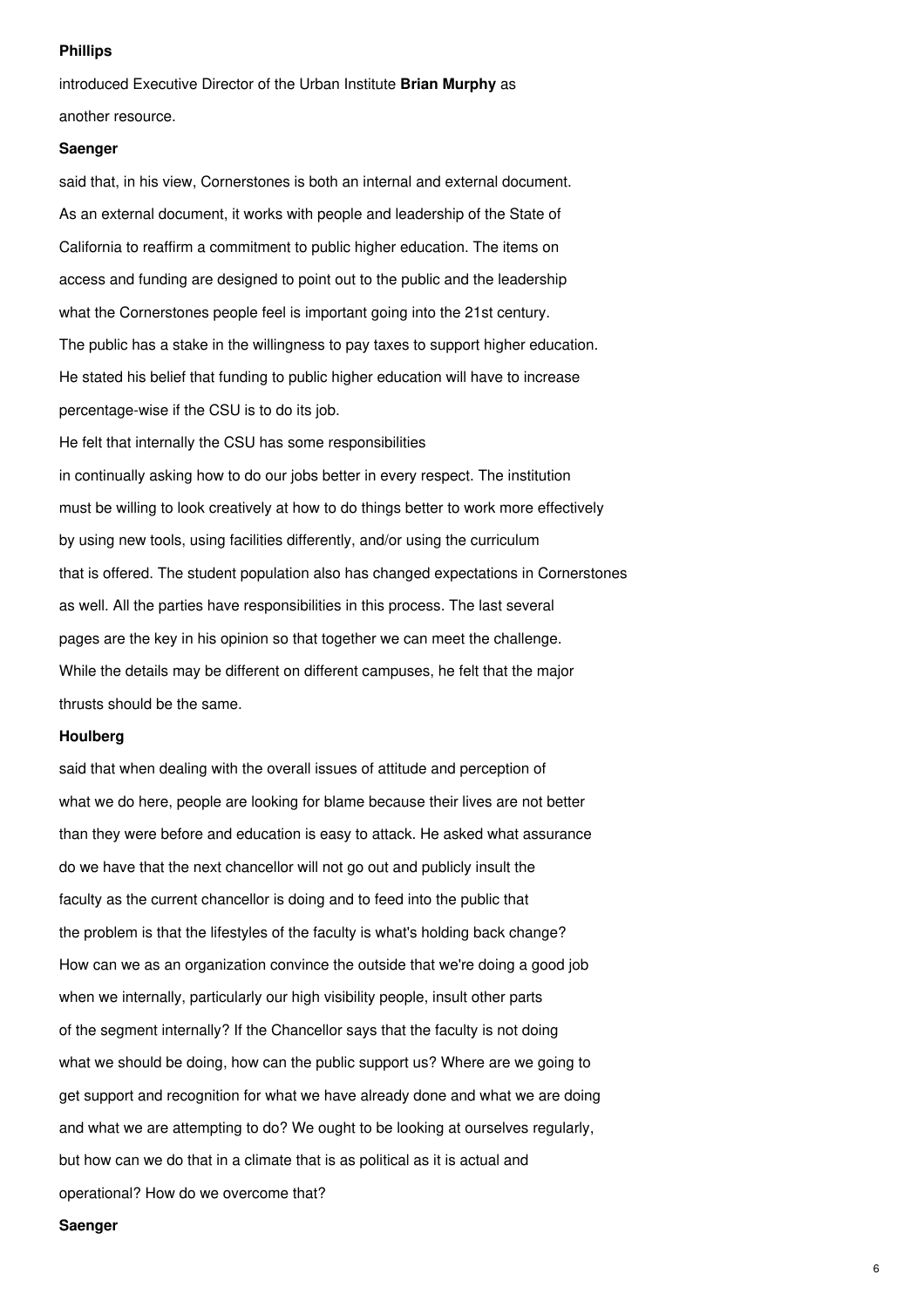replied that Houlberg hit on an issue that came up early in Cornerstones. The initial document, in its urgency for change, seemed to be saying you are not doing a good job. One Cornerstones member, having worked in business for a long time, said that when trying to work change in a dynamic environment improvement may only be needed in 20%, and that 80% is ok. He felt that that is an art. What is ok or even good today is likely not to be good enough tomorrow. He questioned how do we insure in our academic subjects and in the way we do other things, how do we continue to emphasize that and get the right balance? Since change is uncomfortable, one needs to have the urgency and needs to have the balance.

#### **Murphy**

echoed one particular part concerning the newest Cornerstones document. The difference in tone and specific references to the faculty in the newest document is not a political response, but is a response based on a principled view that the faculty were the central intellectual and institutional element of this complex institution. With regards to this particular issue, he felt that the document itself becomes an orientation and intervention for the new chancellor. He felt that it would be helpful that if there are further things, in the senators' judgment, that would clarify the question of the leadership of the faculty or the role of the faculty, it would be helpful to know that before the final document is written. He said to think of this as a document to help push the new chancellor.

# **OÃate**

said that as he read the document and saw the evolution that Murphy is pointing out in the tone and direction of the document, he was very pleased to hear Saenger refer to the public relations aspect of the public funding of the university system to be able to provide the services that are expected from the university in the years to come. In the past discussions, he didn't remember anybody pointing to the need to deliberately address these concerns to the legislature or to the governor.

He referred to AB1415 (Long Term Higher Education Support Legislation) which was vetoed by the Governor on October 10. He explained that the bill would have stabilized future state funding for the CSU system and for the UC system. He read a quote from the veto message in which Governor Wilson stated, "I yield to no one in my appreciation of the value of UC and the CSU and of their importance to California." The Governor was further quoted that a better way to fund this institution was needed rather than "statutory mandated autopilot spending which imposes inflexibility on the state budgetary process". That funding has and must continue to assure quality, affordability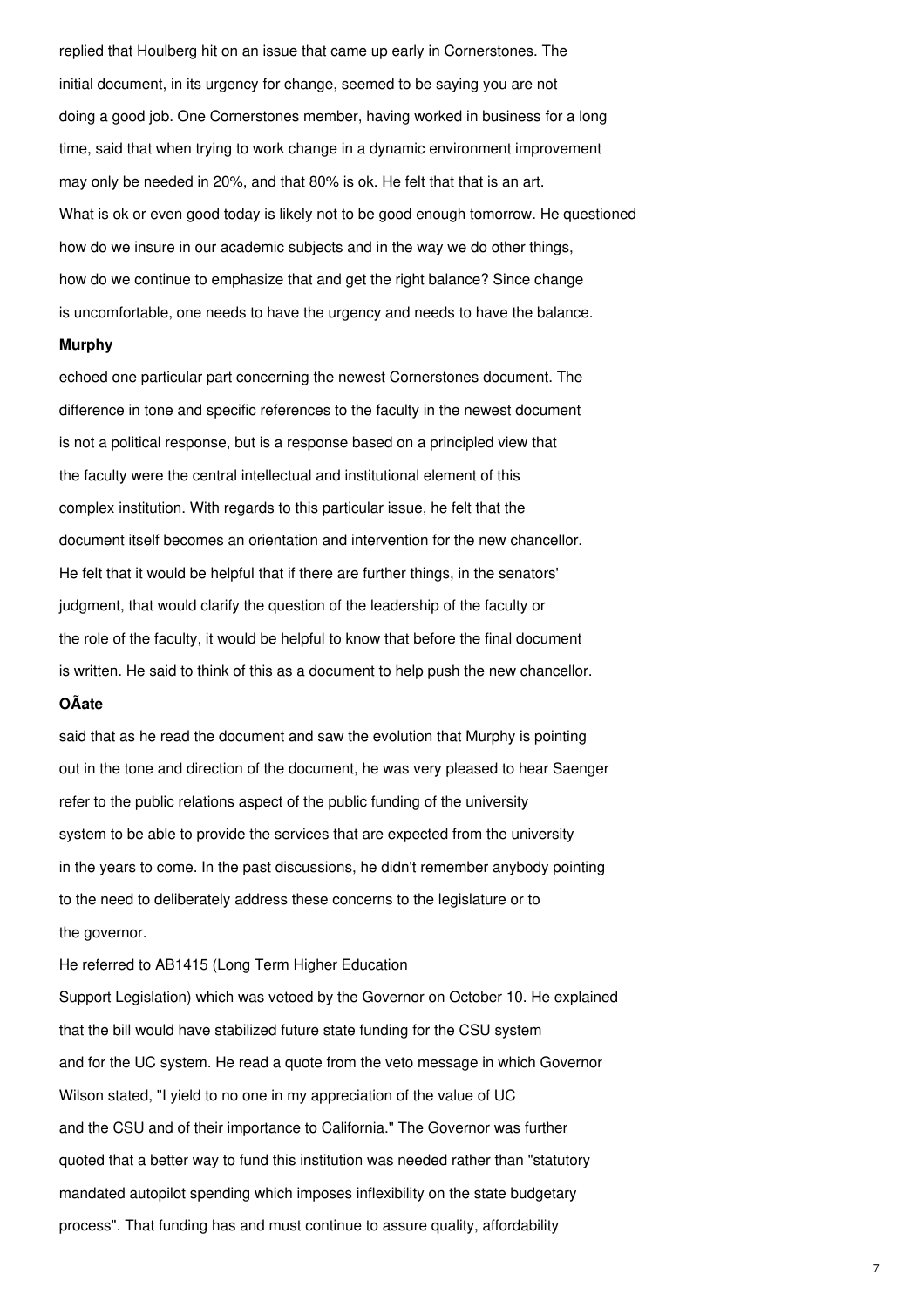and accessibility.

OÃate disagreed with the Governor's position that State funding has assured that and felt that one of the priorities of Cornerstones should be to act and influence the position of the public and the legislature in respect to funding. He wanted the guests to bring that message back into the statewide group.

# **Goldwhite**

thanked OÃate for his support of the Cornerstones position on that matter. He said that one wish of the Cornerstones group was to get a strong statement of the importance of maintaining a high level of public support for the CSU while making sure that the CSU adds to that support from other sectors. He spoke about the commitment of dedicating large amounts of State money to specific programs. He felt that Cornerstones will provide a very strong platform for the Chancellor and other leaders to negotiate vigorously for an increased share of the State's general fund.

Referring to the previous discussion about CETI,

**Hu** felt that Cornerstones addresses the importance and the impact of technology on future higher education. He questioned if Cornerstones is willing to assess the impact of quality on higher education due to the lack of diversity in terms of technology that we can use. **Murphy** stated that there had been virtually no conversations between CETI and Cornerstones. He viewed Hu's point as a good one. There are four oblique references to technology in Cornerstones and where it is introduced as a theme, there are caveats.

#### **Goldwhite**

said that there are two exclusions from Cornerstones - technology and the interaction between CSU and K-12. Cornerstones only focuses on a portion of what the CSU will be facing in the near future. He said that he heard the Associate Vice Chancellor for Information Technology speak about an exclusion of instruction and curriculum from the baseline infrastructure and it's development. Goldwhite felt that this is a naive exclusion because it cannot be fully separately. He felt that the initial intent is to try to build the infrastructure around the State and to provide the access then to let faculty make their own choices about the use of technology in their own area and courses. He commented that what is on the table now is an agreement to negotiate between the CSU and the CETI team to form a partnership. He hoped that the CSU Senate will have chances to influence that negotiation. He felt that it will probably be an extremely broad agreement initially and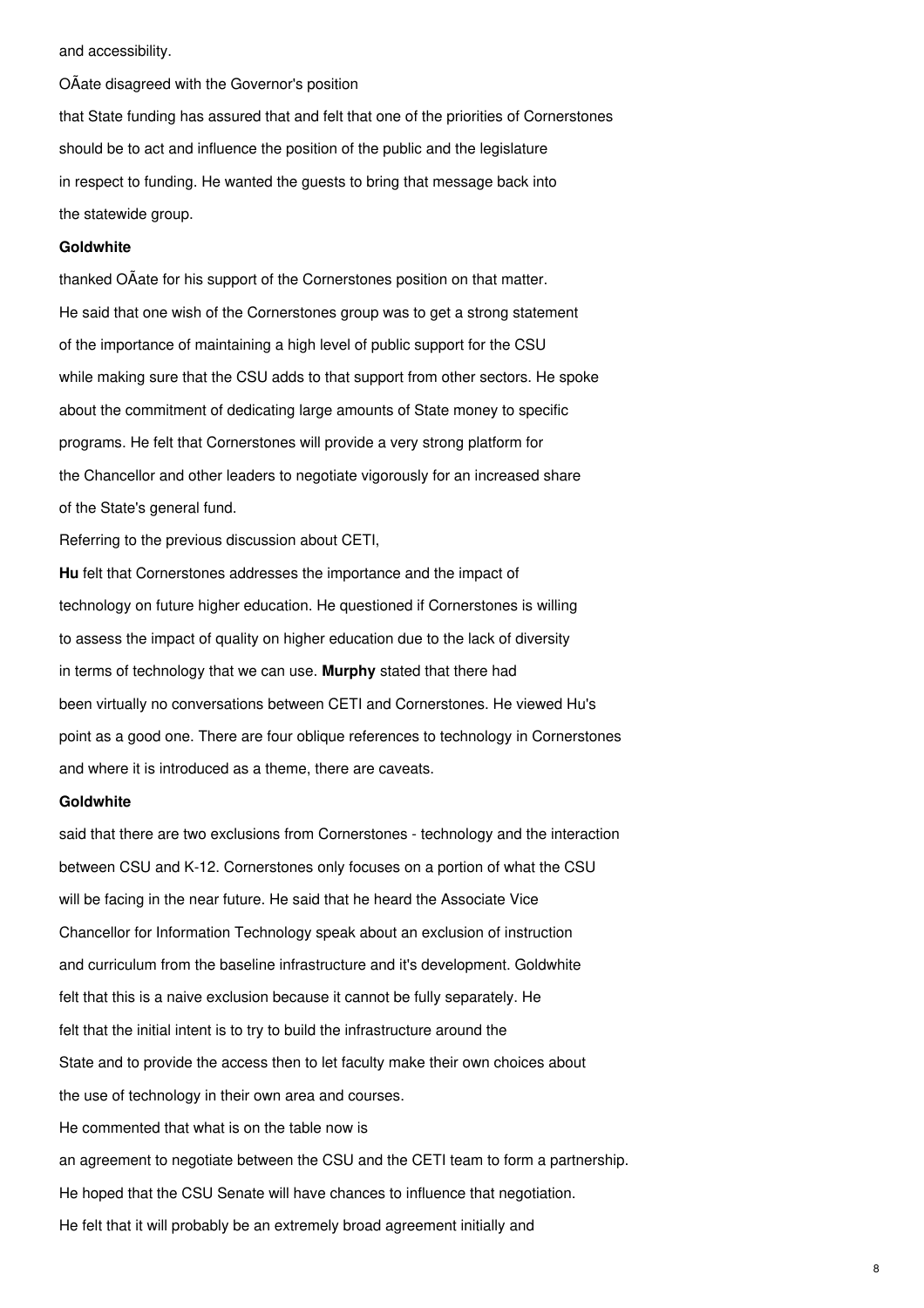that details about technology and instruction will not be included. The provision that the CSU will have the majority voice in the governance in that partnership is crucial, according to Goldwhite. There is a need to make sure that faculty voices are sitting in that governance group to make sure that whatever detailed agreements are worked out concerning curriculum and technology that faculty decisions will be controlling. He further felt that CETI is a tremendous opportunity to bridge the technology gap.

## **Barnes**

said that there seems to be some vagueness as to Cornerstones taking CUSP into account while being drafted. He asked what Cornerstones could do for the role of advising for students in a way to facilitate the process for both students and faculty. **Murphy** replied that in the second and third Principles there is an explicit acknowledgment of making the institutions more student responsive, facilitating student learning plans, and the engagement of the student in the development of their own academic planning.

#### **Swanson**

felt that there is conflict between advocating access to education and being able to account for the productivity of the language learning skills that students are developing while in the university. She was concerned about a potentially strong conflict between trying to maintain access and trying to sustain a high retention rate of students who are coming in with new and evolving linguistic histories and backgrounds and the standard measure that we have always had to measure linguistic proficiency. She felt that there should be people who have a scholarly background and understanding of language development and language learning advising the people writing these documents.

#### **Hom**

was concerned that for the last 20 years, teaching in the CSU has been based on the principles in the California Master Plan for Education, but Cornerstones does not mention this Master Plan. **Murphy** said he did not perceive any contradiction in the fundamental commitments between Cornerstones and the Master plan but he invited all who identified any contradictions to articulate them.

#### **Murphy**

realized that he had misunderstood Hom's point and added that the last two master plan reviews were externally driven and were not internally welcome. He felt that Cornerstones was somewhat animated by a desire to make a preemptive move. **Hom** agreed.

**Woo**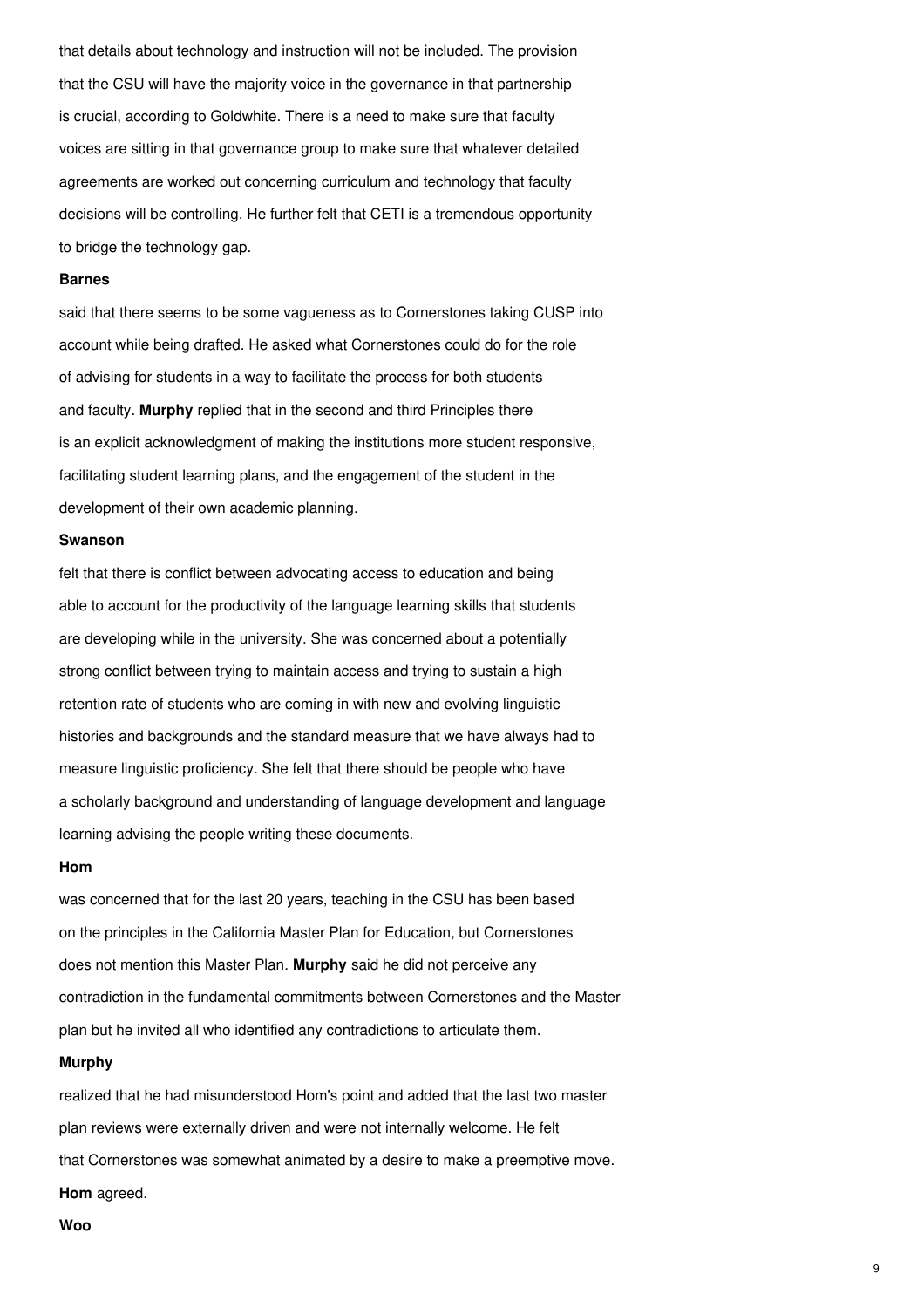said that the stated reason for CETI is that we will not be able to fund the technology infrastructure through public funds, so this is the way to fund it. He wondered if money was not available to fund the technical infrastructure, he assumed money would not be available to fund any of the infrastructure, and asked if Cornerstones addresses this.

Referring to section 2C on page 5 of the Cornerstones

document, **Goldwhite** said that Cornerstones includes the quality gap, the infrastructure gap, the maintenance gap, the faculty compensation gap, and other gaps. He felt that the thinking of CSU leadership, probably, was that if a way can be found to bridge one of those gaps, then public funding could be used for others.

#### **Cherny**

felt that the August draft of Cornerstones was a great improvement over the previous version. He felt that since Cornerstones can be used to educate the new chancellor, he felt that that education needs to include that we have suffered a great deal from the financial crisis. In his own department there are 25% less full-time faculty with no decrease in students or committee work. This places faculty under an enormous strain due to the increased work load. Cherny also felt that embarking on new ways of assessing our students is resource intensive and the Cornerstones group should be aware of that.

# **Phillips**

said that his current concerns are whether or not Cornerstones deals with SIP and CETI, and institutional accountability. He felt that the integrity of Cornerstones could get compromised by events that are moving faster than Cornerstones. Cornerstones is dealing with issues of centralized versus decentralized and the relationship between assessment and accountability. But institutional assessment, SIP, and CETI appear to be on a faster track with "a more powerful locomotive."

#### **Saenger**

stated that Cornerstones is not a plan but a set of principles. He was on the technology committee, but he knows nothing about CETI, so change is happening very quickly. Cornerstones is calling for strong self-examination, closing the gap, and other things all in a decentralized mode. There are going to be initiatives and discussions that need to occur some of which will support the Cornerstones principles and some will not. He felt that this is healthy activity, but it can be scary.

#### **Yee**

referred to recommendations 5E and 6B on page 7 of the Cornerstones document.